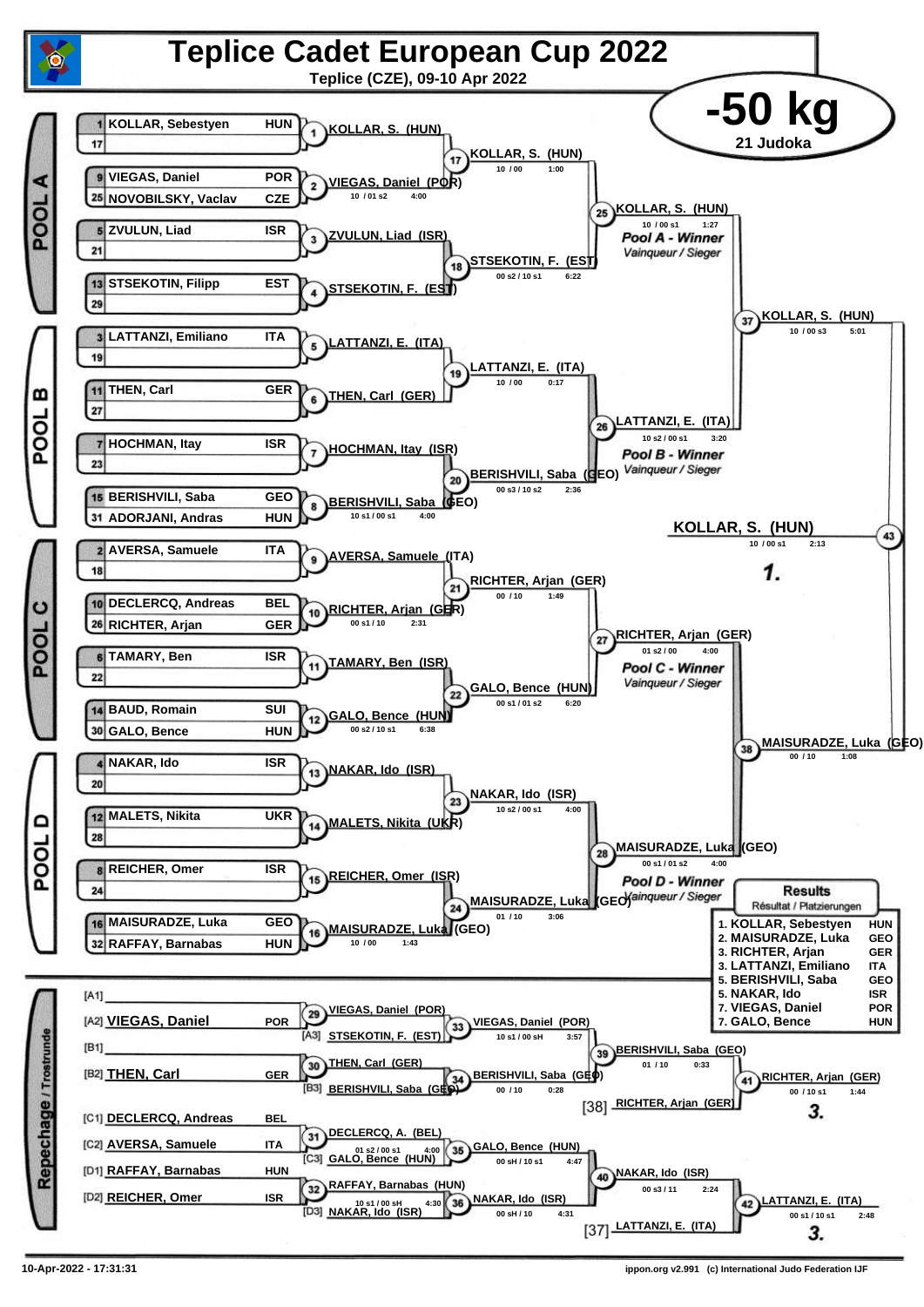

**<sup>10-</sup>Apr-2022 - 17:31:31 ippon.org v2.991 (c) International Judo Federation IJF**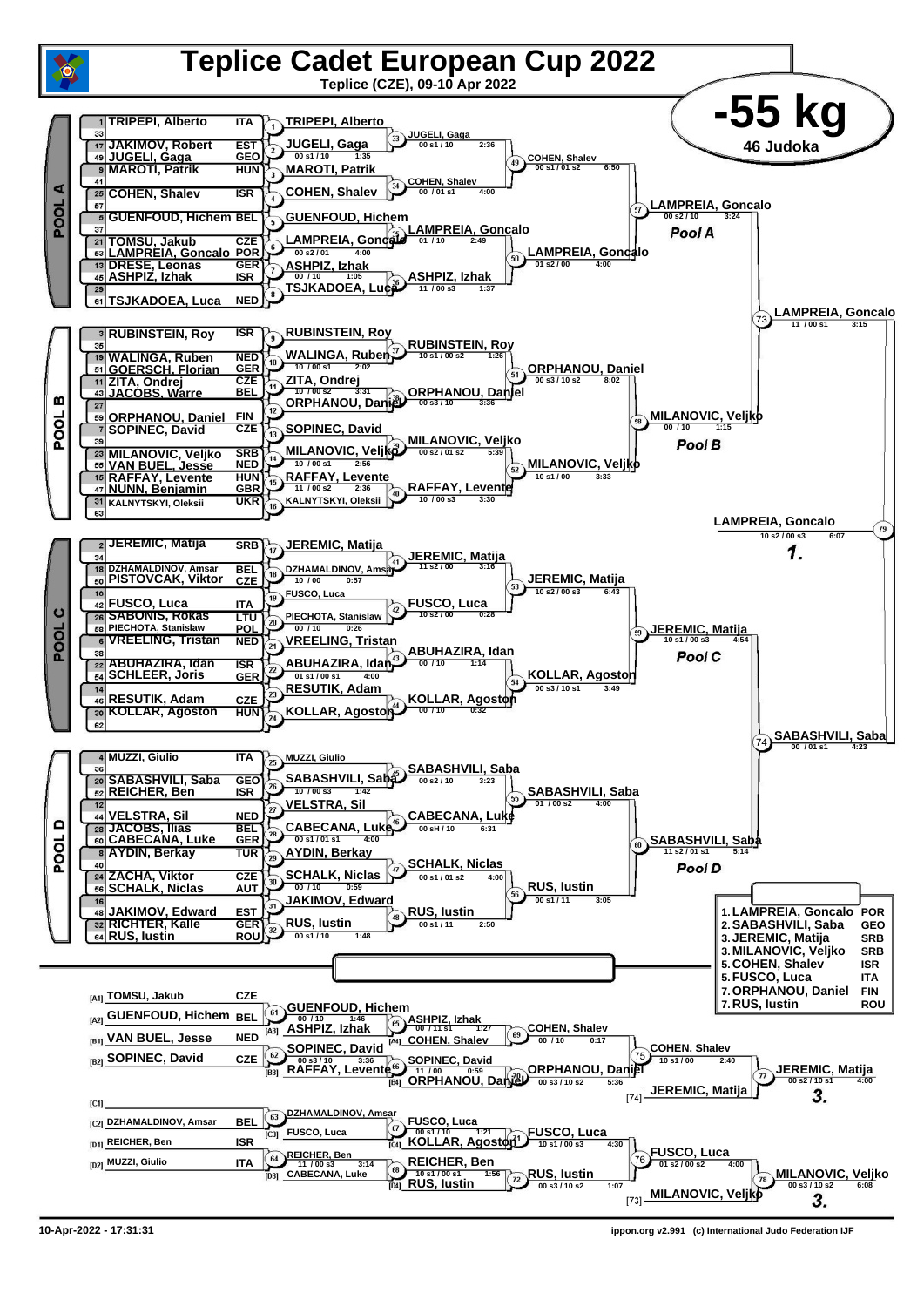

**10-Apr-2022 - 17:31:31 ippon.org v2.991 (c) International Judo Federation IJF**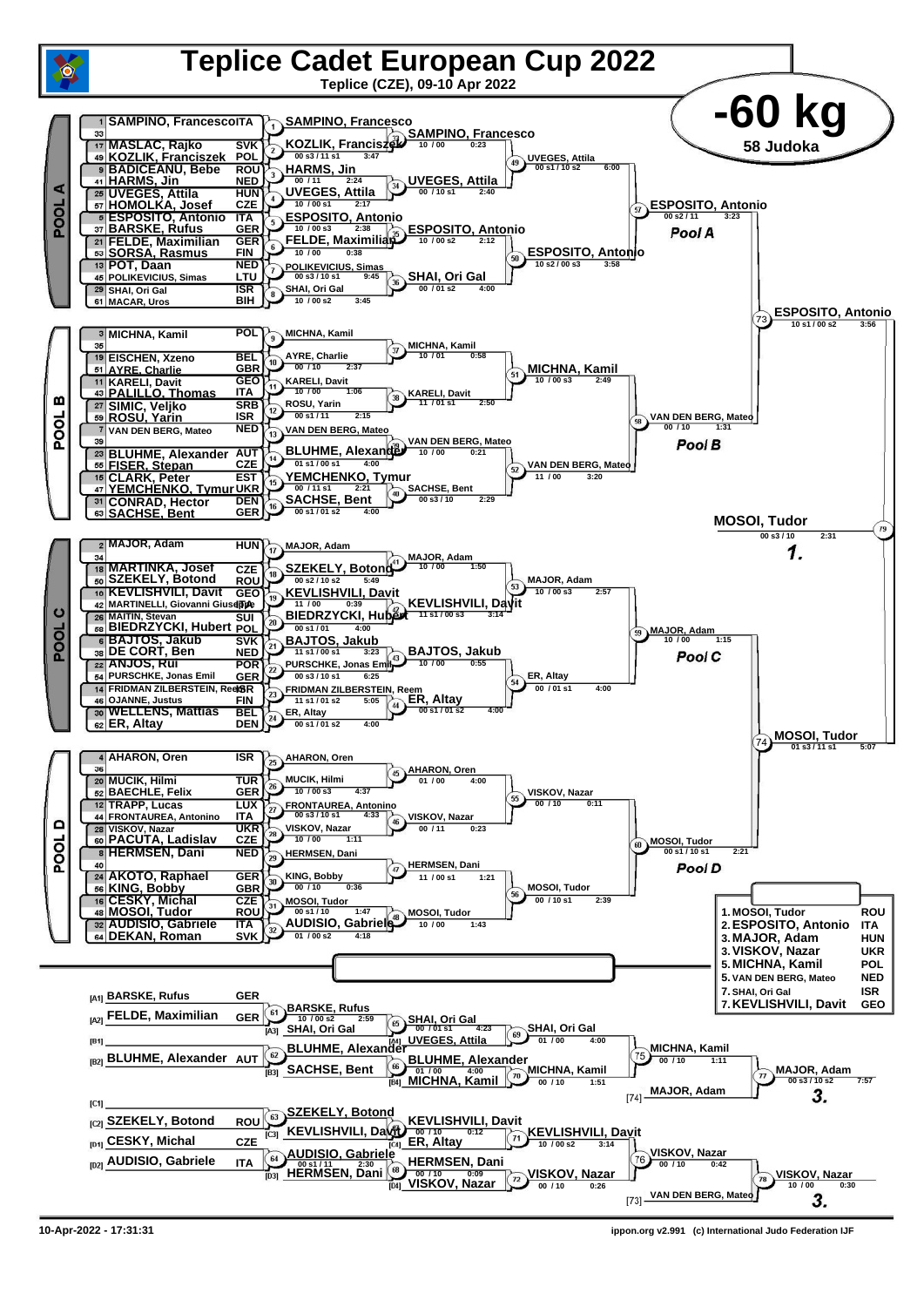

**<sup>10-</sup>Apr-2022 - 17:31:31 ippon.org v2.991 (c) International Judo Federation IJF**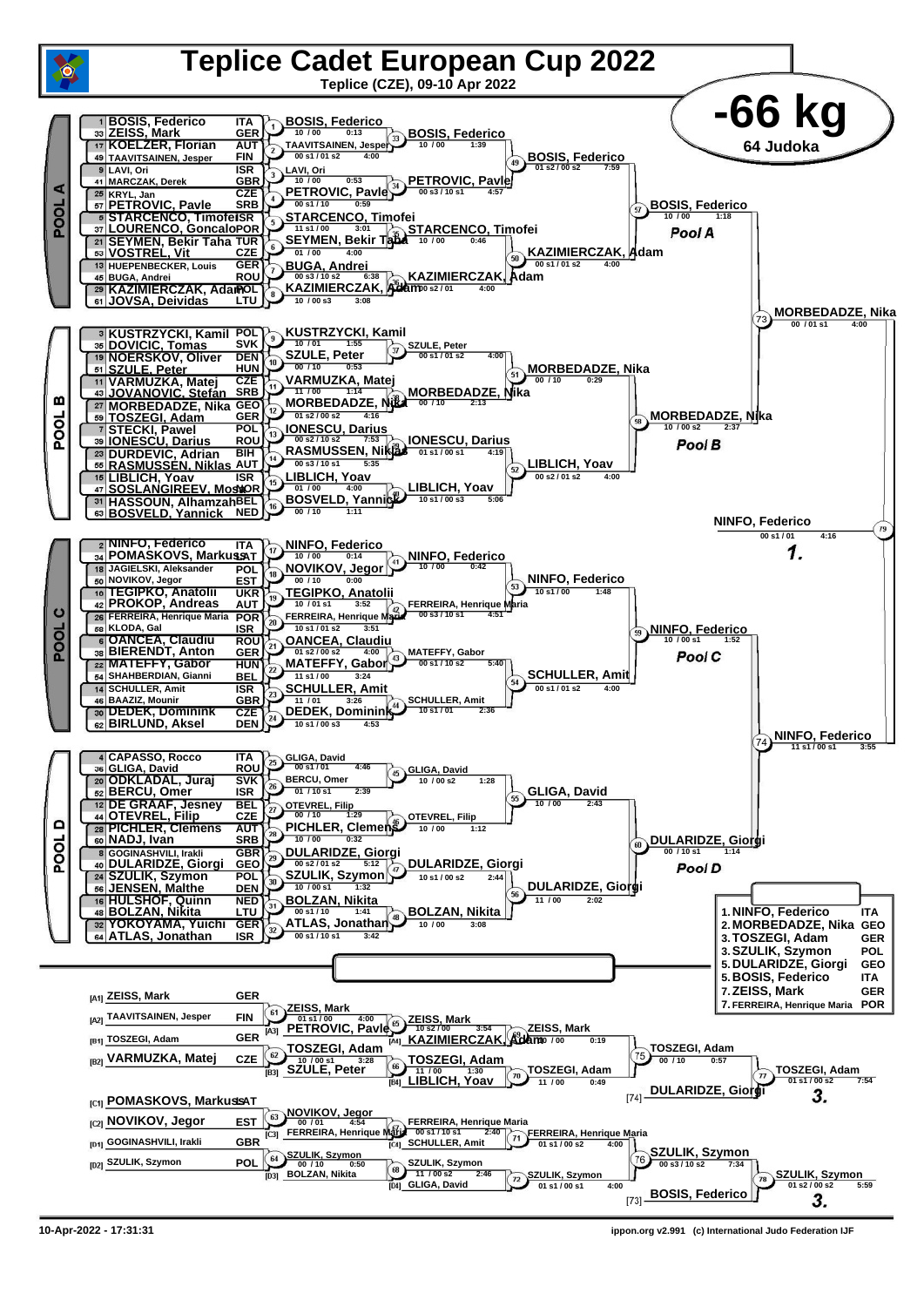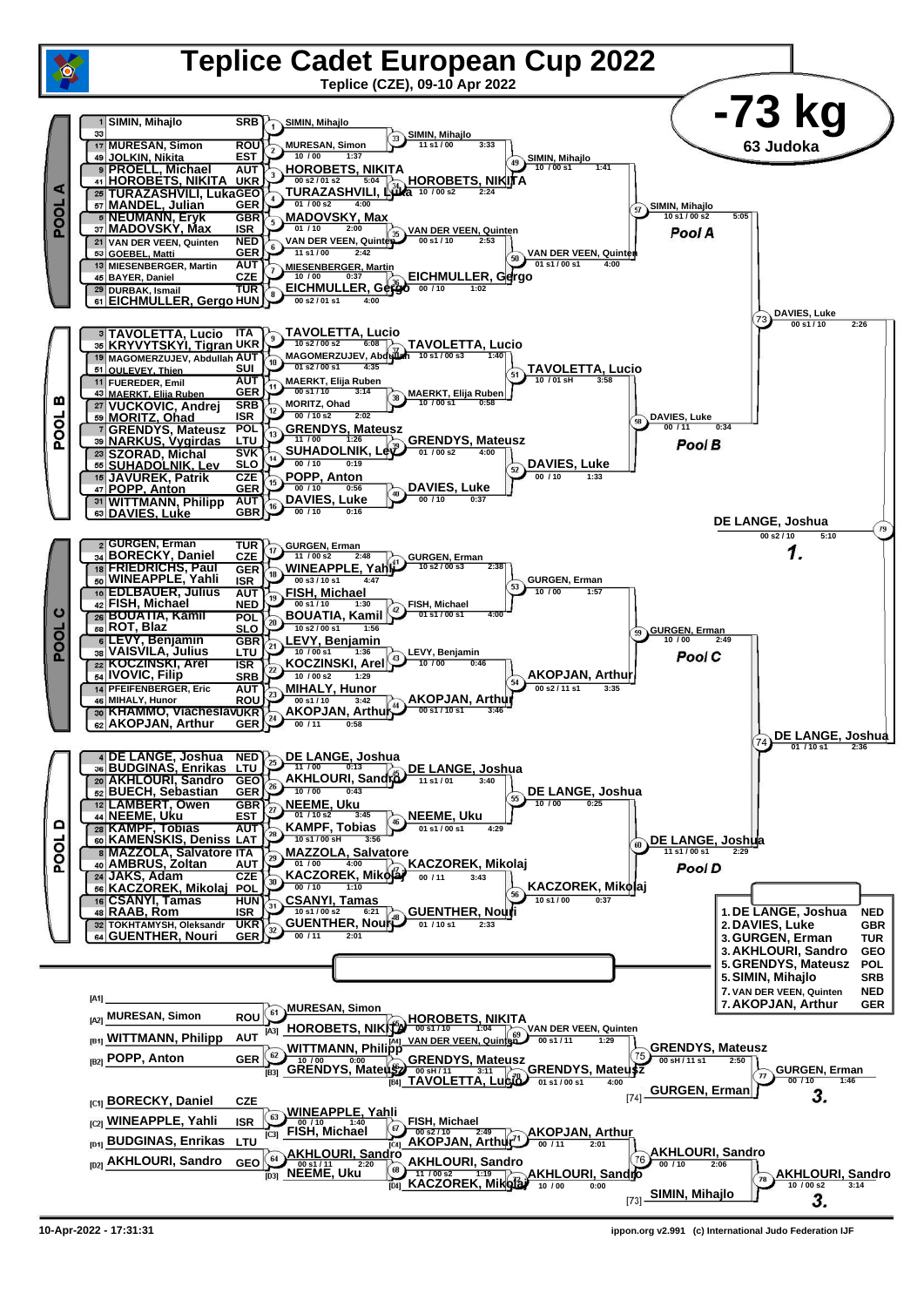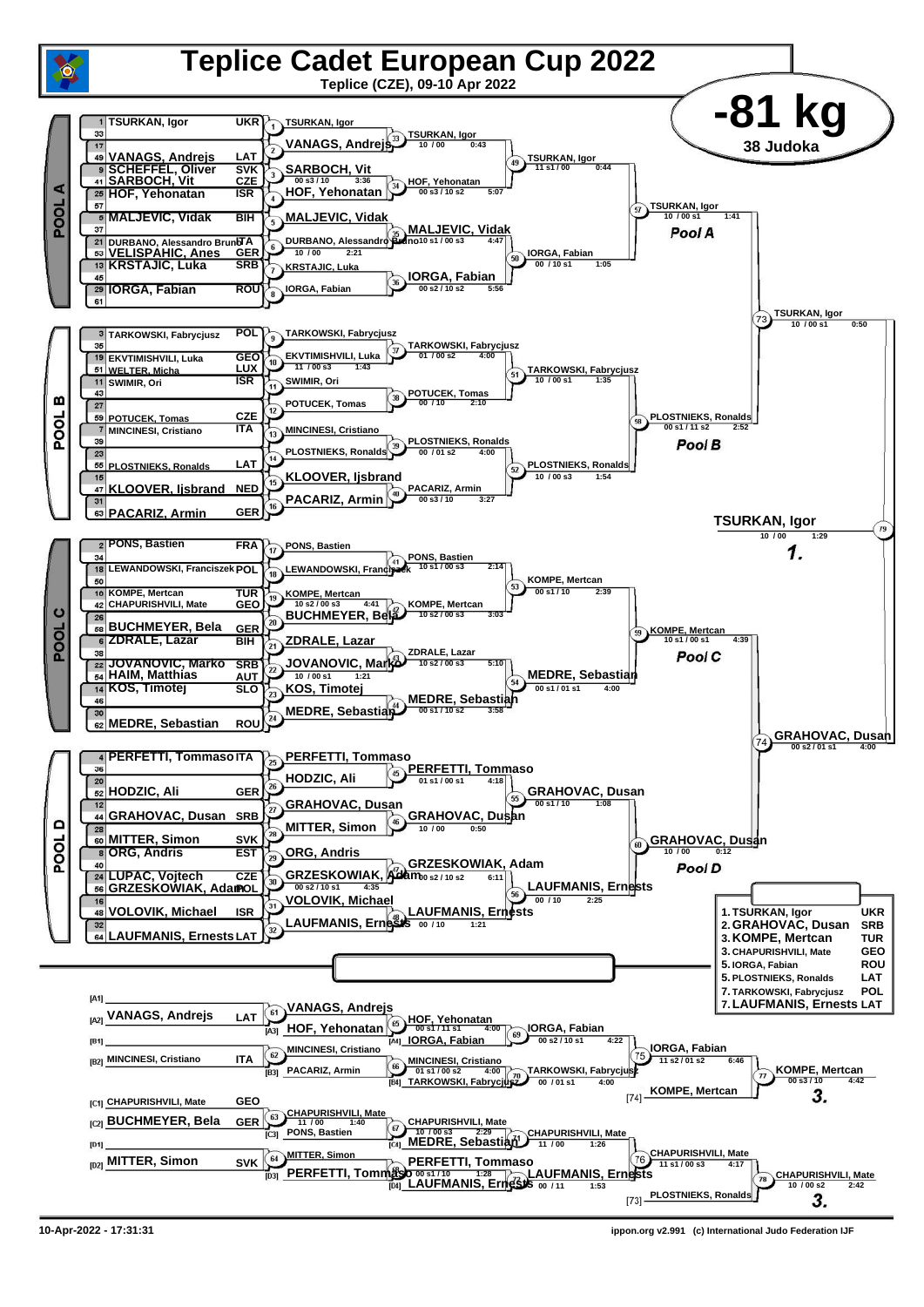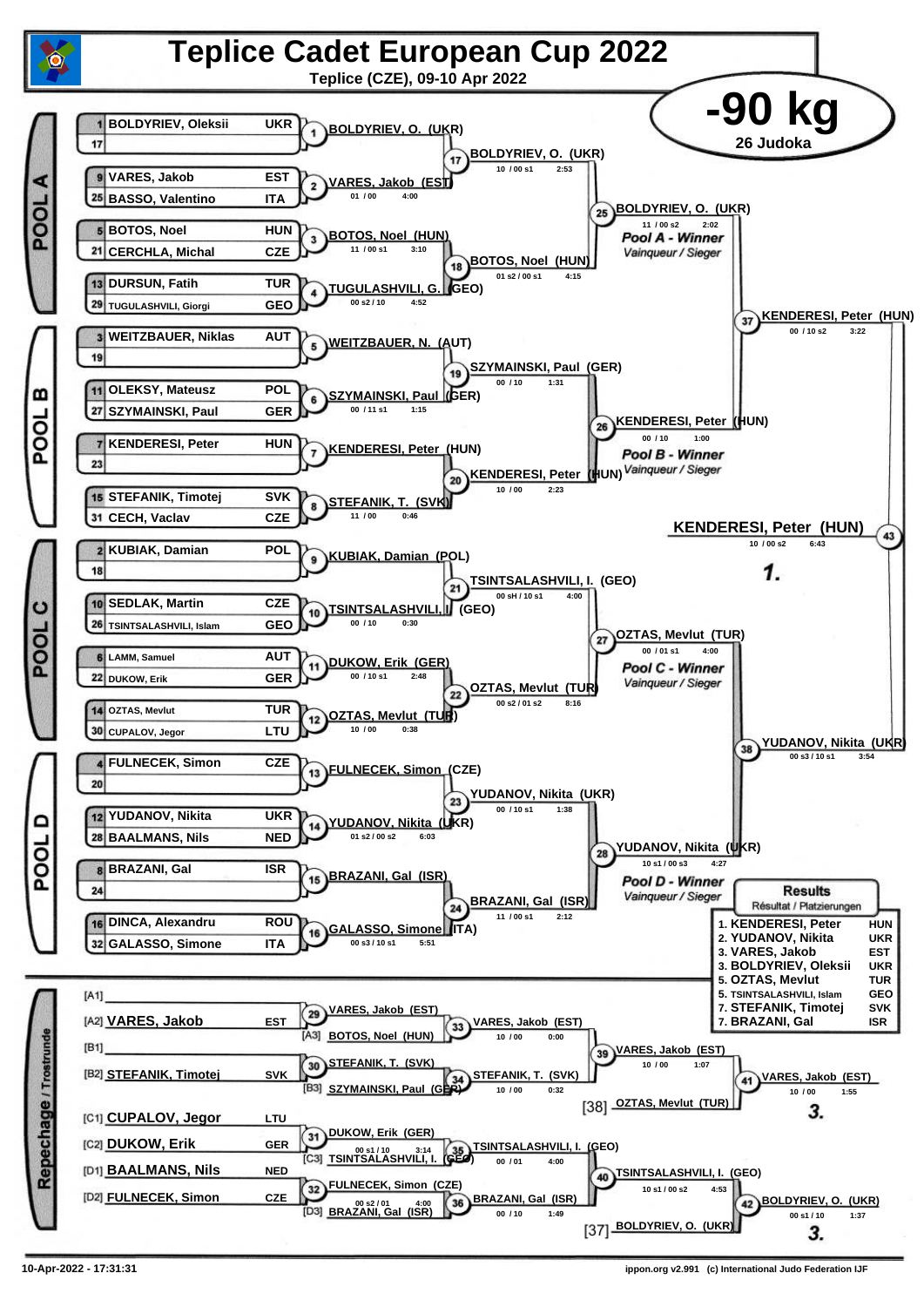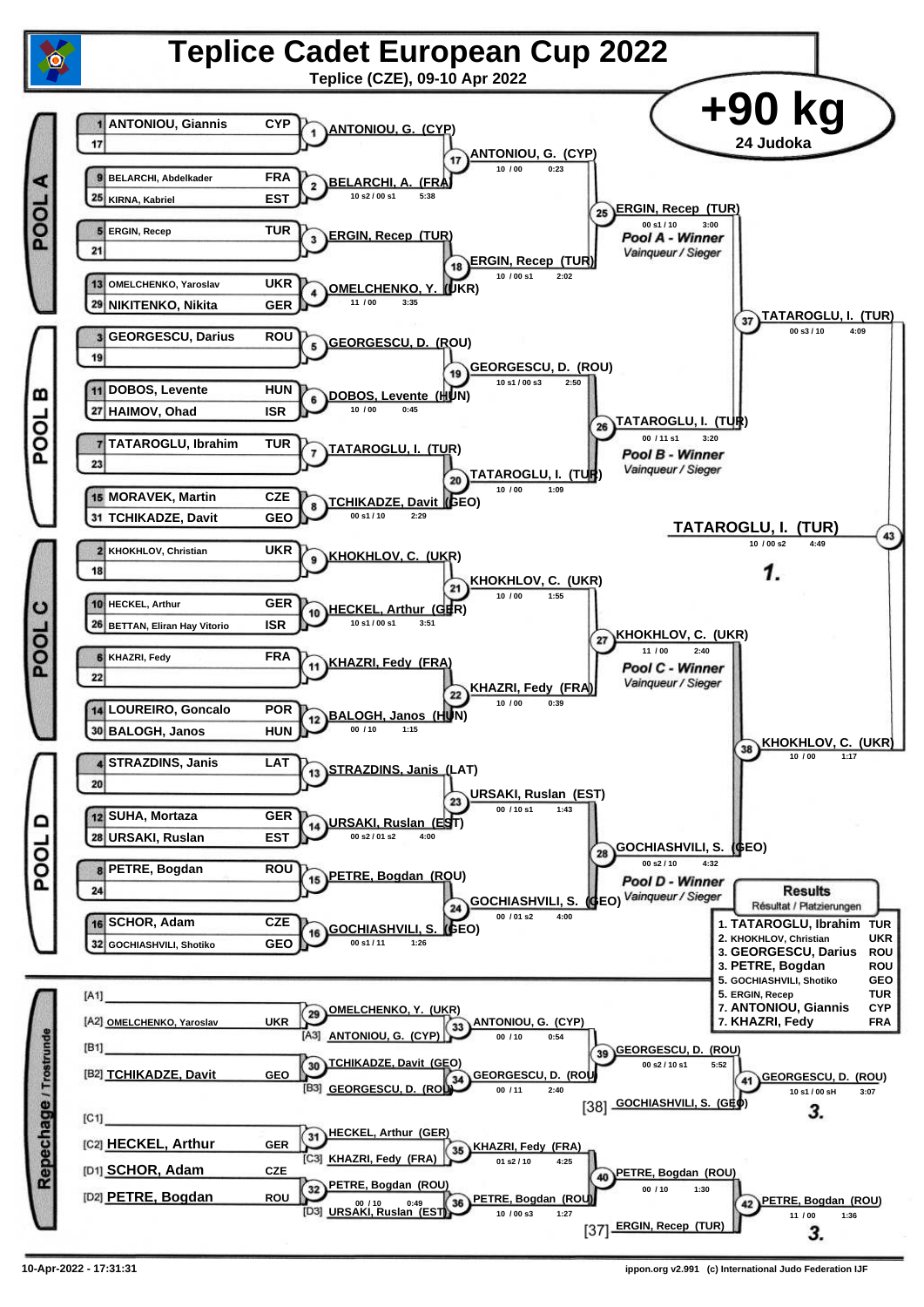

## **Teplice Cadet European Cup 2022**

**Teplice (CZE), 09-10 Apr 2022 -40 kg**

|    |                            |            |  | <b>Wins</b><br>Score |  |
|----|----------------------------|------------|--|----------------------|--|
|    | <b>AUER, Nina</b>          | <b>AUT</b> |  | и                    |  |
| г. | <b>TOMANKOVA, Patricia</b> | <b>SVK</b> |  |                      |  |
| ×. | <b>PROLIC, Natalija</b>    | <b>SRB</b> |  |                      |  |





**3 Judoka**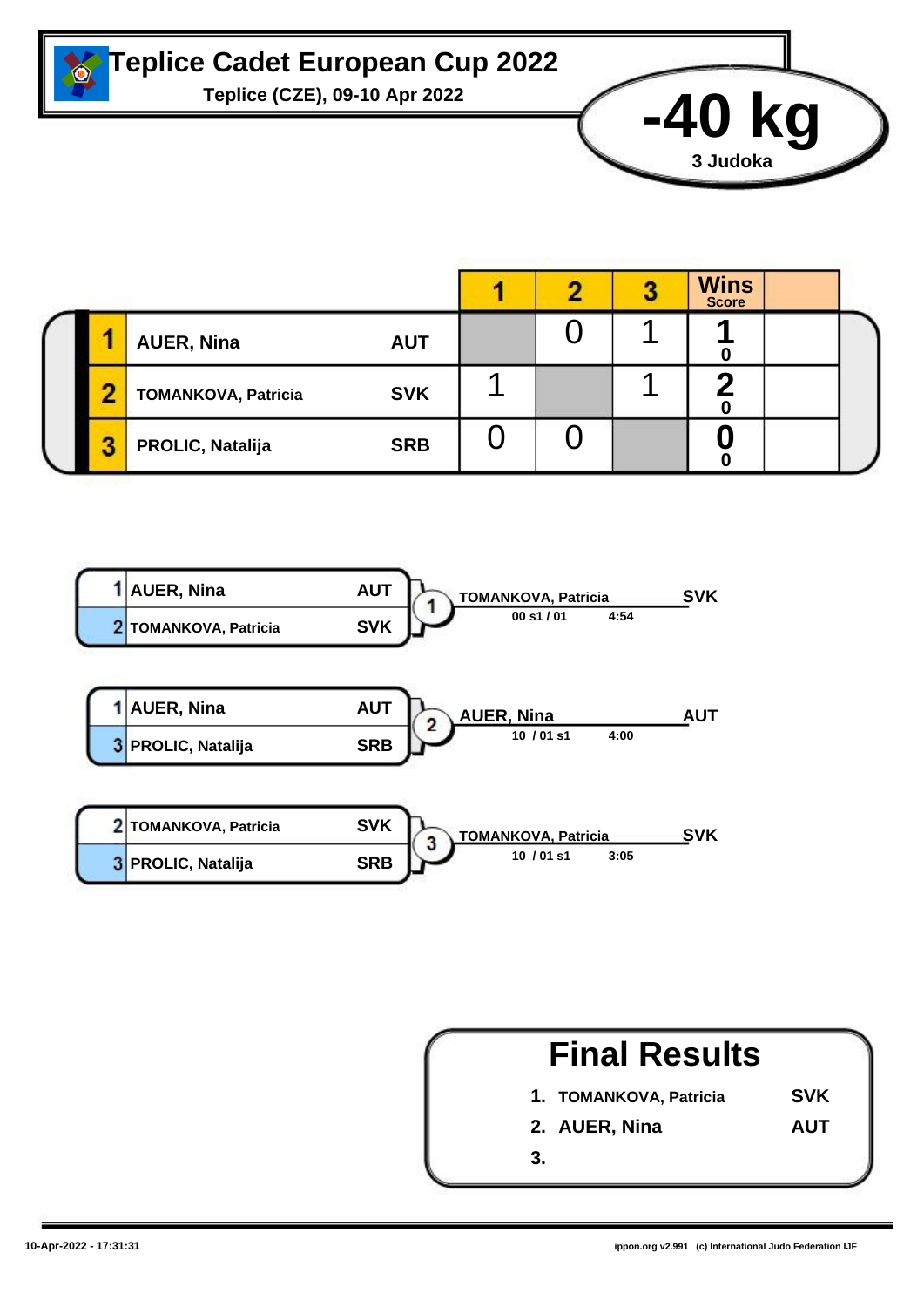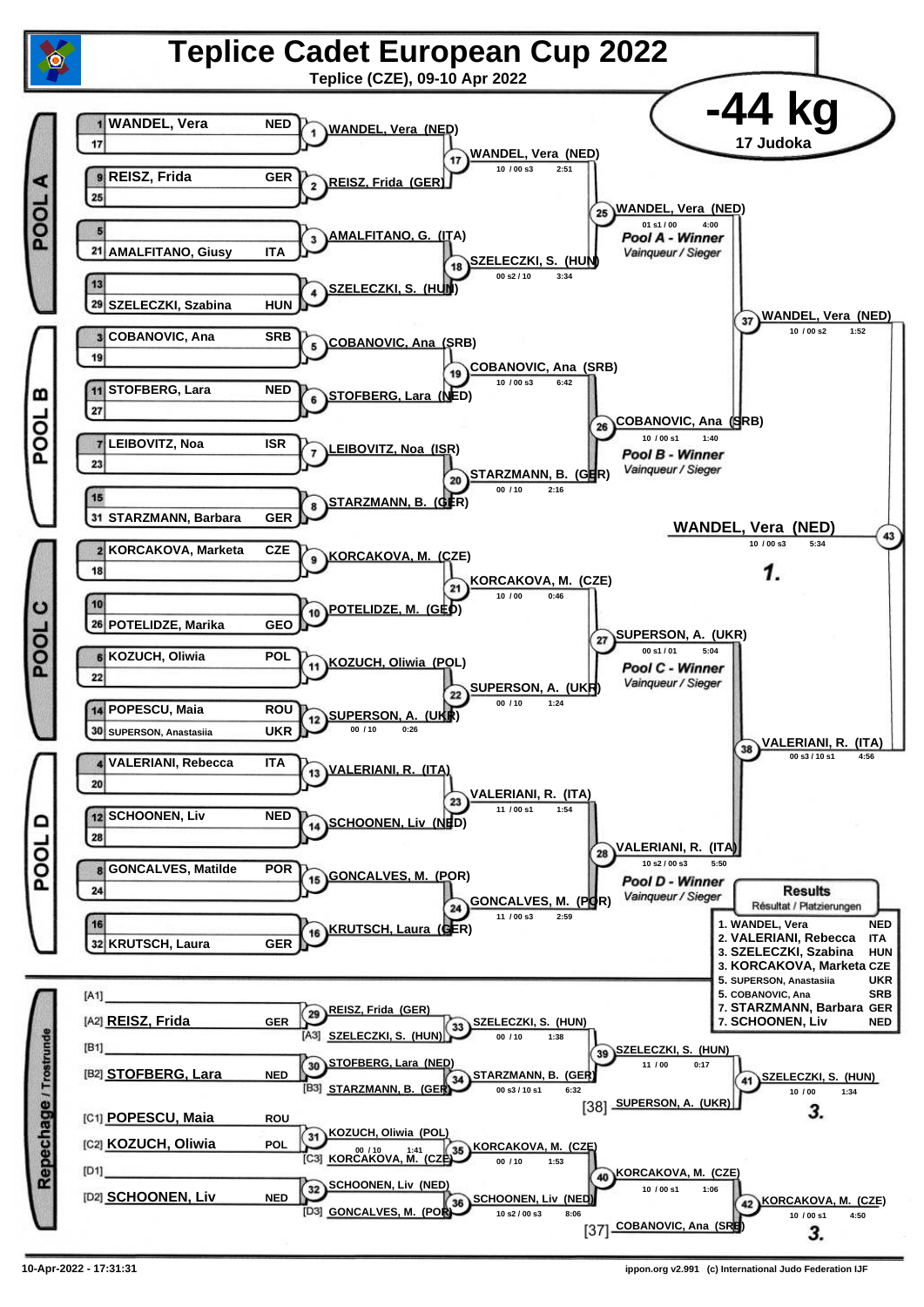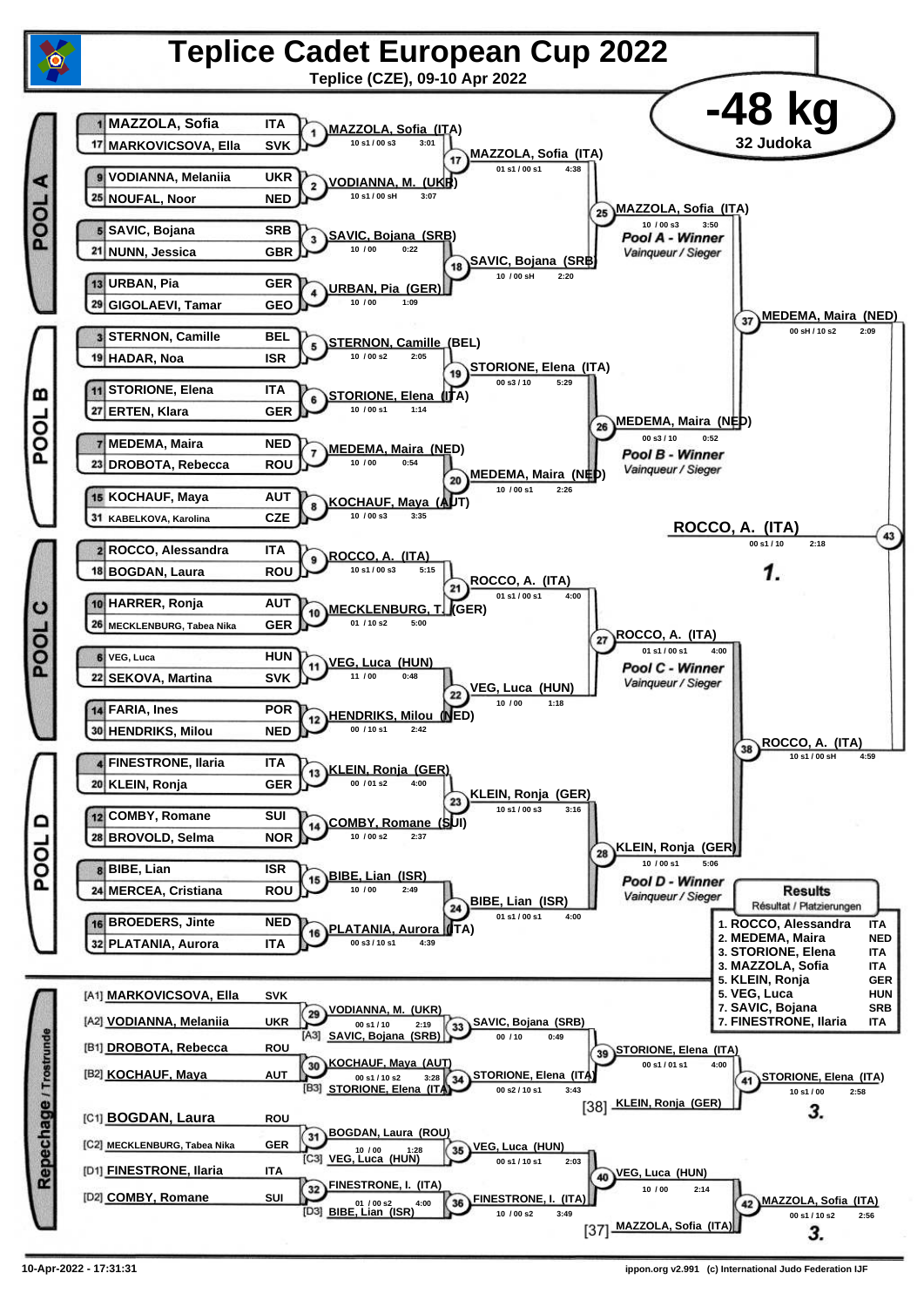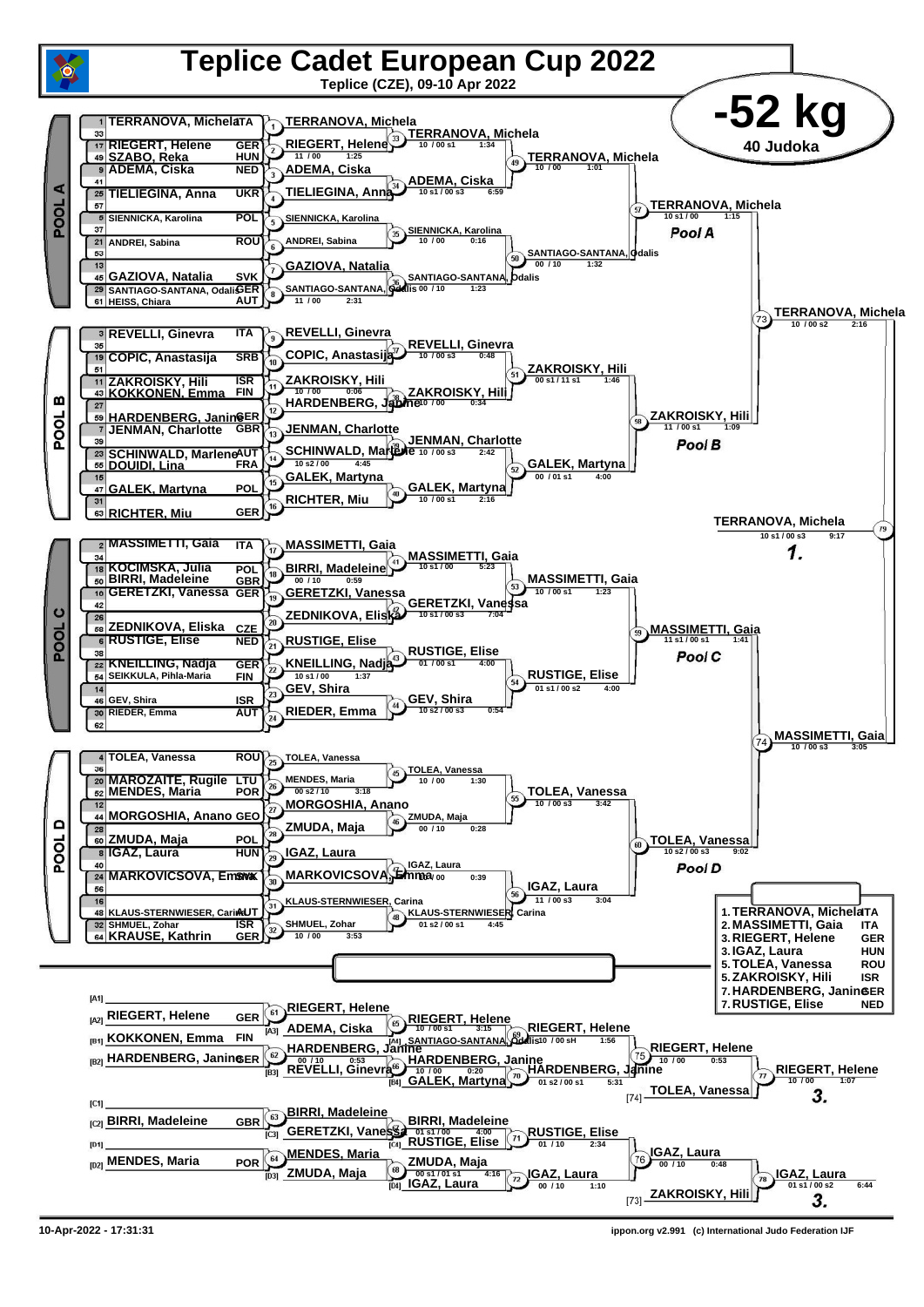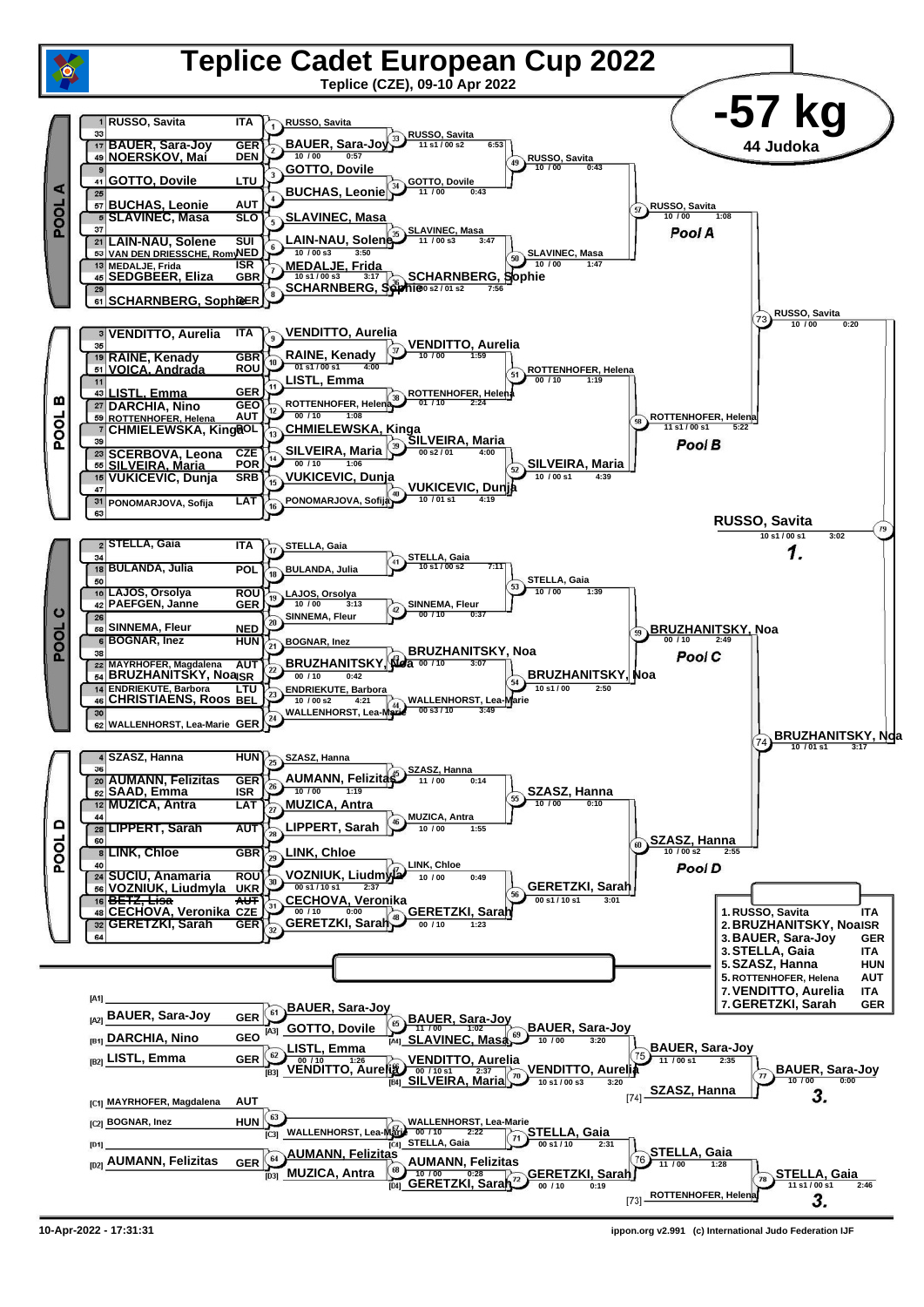

**<sup>10-</sup>Apr-2022 - 17:31:32 ippon.org v2.991 (c) International Judo Federation IJF**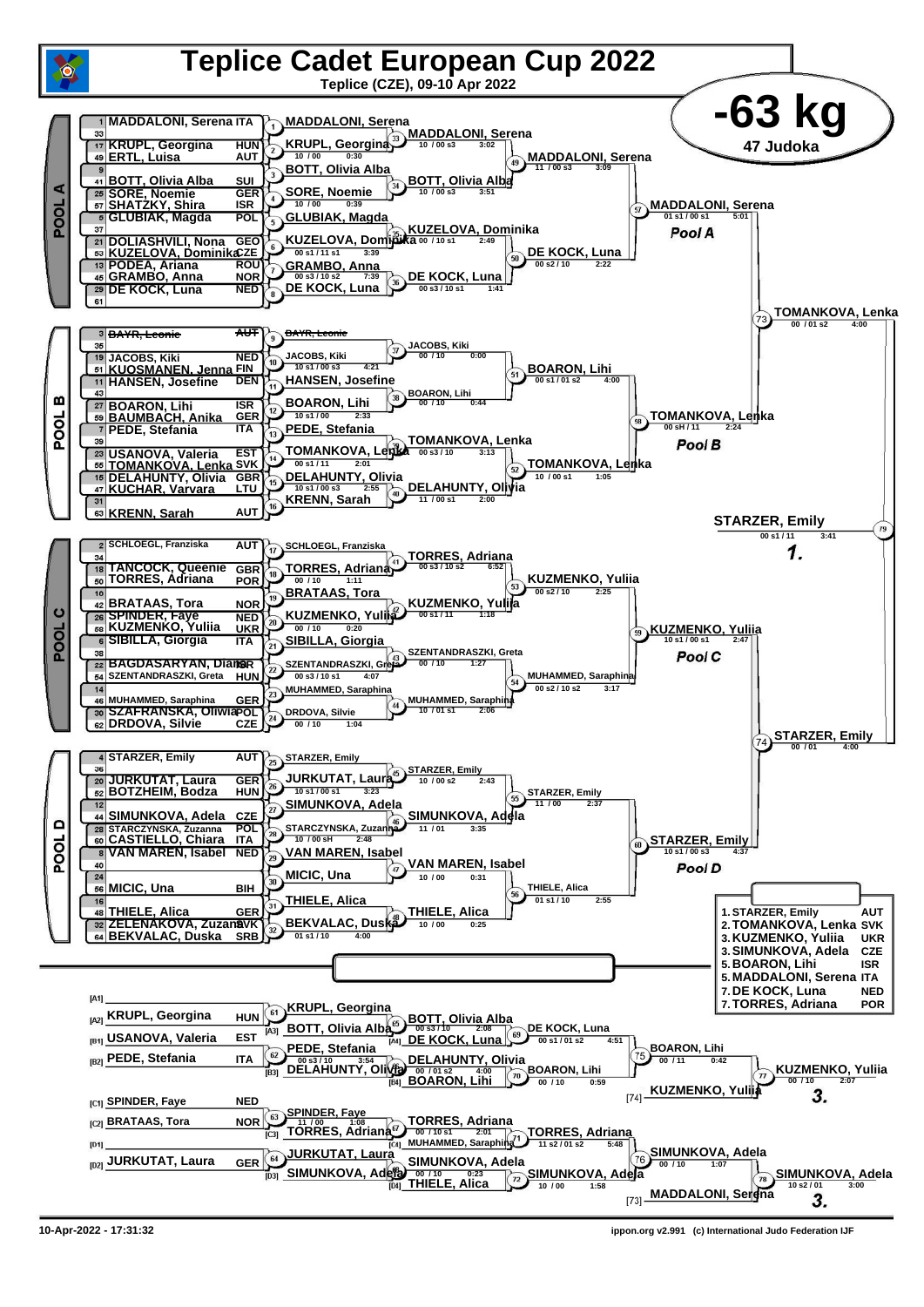